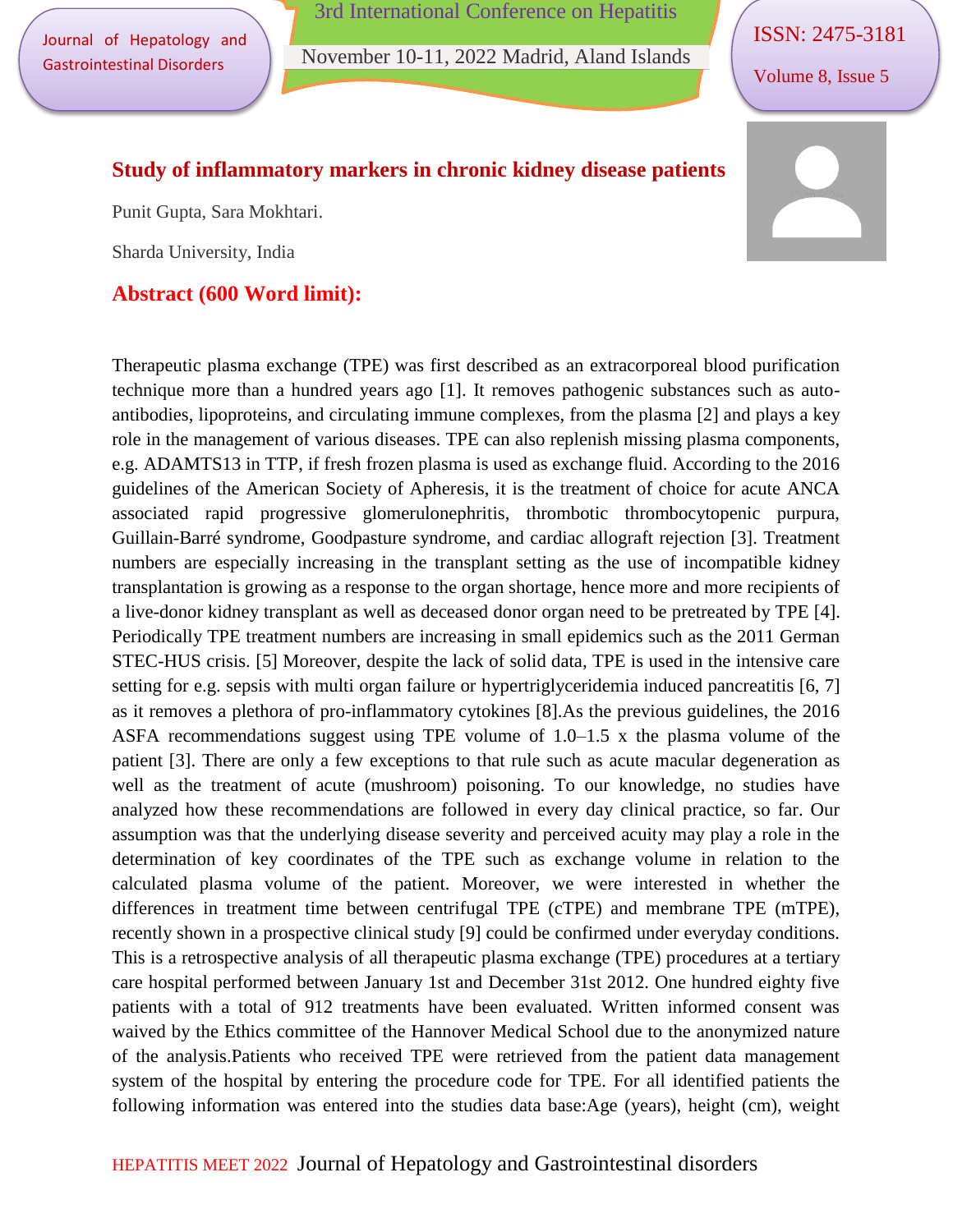Journal of Hepatology and Gastrointestinal Disorders

November 10-11, 2022 Madrid, Aland Islands

Volume 8, Issue 5

(kg), Body-Mass-Index (kg/m2), laboratory markers such as hematocrit (%), the two modes to perform TPE (mTPE vs. cTPE), plasma exchange fluid (albumin vs. fresh frozen plasma or a mixture of both), the anticoagulants (citrate vs. heparin), the median treatment time (minutes), and the median of the exchanged plasma volume (ml).The following parameters were calculated: Plasma volume (PV): 0.065 x weight (in kg) x (1-hematocrit) and exchanged plasma volume pro time (ml/min).

#### **Importance of Research (200 Word Limit):**

Patients with low hematocrit and high body weight do not receive the minimum recommended dose of exchange volume. Centrifugal TPE allowed faster plasma exchange than membrane TPE. Therapeutic plasma exchange (TPE) was first described as an extracorporeal blood purification technique more than a hundred years ago [1]. It removes pathogenic substances such as autoantibodies, lipoproteins, and circulating immune complexes, from the plasma [2] and plays a key role in the management of various diseases. TPE can also replenish missing plasma components, e.g. ADAMTS13 in TTP, if fresh frozen plasma is used as exchange fluid. According to the 2016 guidelines of the American Society of Apheresis, it is the treatment of choice for acute ANCA associated rapid progressive glomerulonephritis, thrombotic thrombocytopenic purpura, Guillain-Barré syndrome, Goodpasture syndrome, and cardiac allograft rejection [3]. Treatment numbers are especially increasing in the transplant setting as the use of incompatible kidney transplantation is growing as a response to the organ shortage, hence more and more recipients of a live-donor kidney transplant as well as deceased donor organ need to be pretreated by TPE [4]. Periodically TPE treatment numbers are increasing in small epidemics such as the 2011 German STEC-HUS crisis.

## **Biography (150 Word Limit):**

Sara Mokhtari is a doctor of medicine; is a residency student in Vascular Surgery at Mohammed VI University Hospital in Oujda. After successfully completing the internship competition in2016, she decided to spend a full academic year in the Department of Vascular Surgery at the Mohammed VI University Hospital. During her medical studies, Sara Mokhtari has assisted many national and international medical conference and meetings. Sara Mokhtari is a doctor of medicine; is a residency student in Vascular Surgery at Mohammed VI University Hospital in Oujda. After successfully completing the internship competition in2016, she decided to spend a full academic year in the Department of Vascular Surgery at the Mohammed VI University Hospital. During her medical studies, Sara Mokhtari has assisted many national and international medical conference and meetings.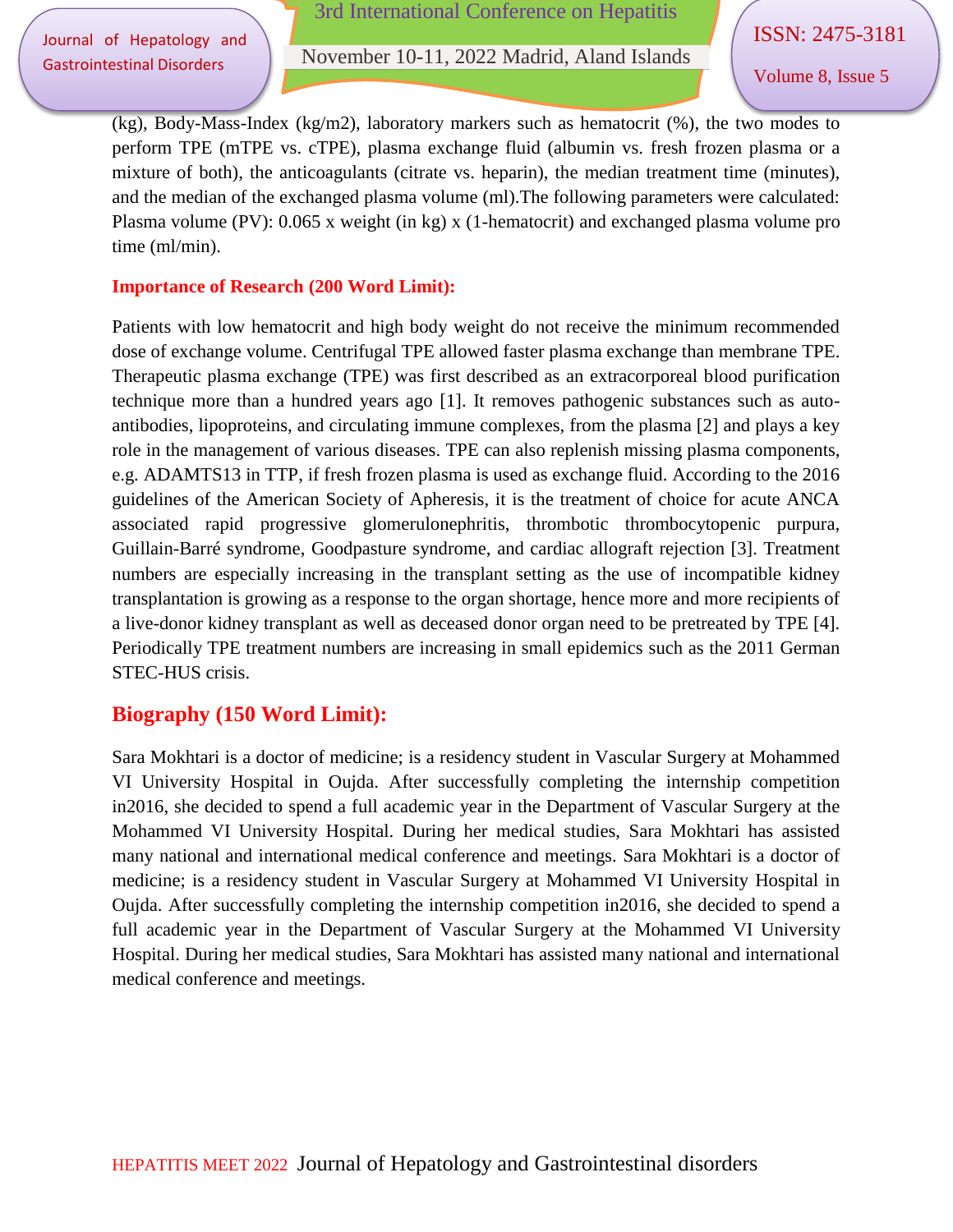

Sharda University is a private university located in Greater Noida, Uttar Pradesh, India. The school is part of the Sharda Group of Institutions, which was founded by P.K Gupta in 1996. The group has campuses in Agra, Mathura, and Greater Noida. Ranking among top 4 Engineering colleges in the North zone by 'The Academic Insights' in 2020. Top 5th ranking in the number of patents granted by 'India Today survey' in 2020. Ranking among Top 10 Private Universities in North India by 'ARIIA' in 2020. Sharda is a very reputable University in North India. They are well known and have a good name in the field of academics. They also had good placement rates, so that was why I applied at Shards for my MBA. The admissions are an online process; registering and uploading documents are the first step.

# **References(15-20):**

- 1. Abel JL, Rowntree LG, Turner BB. Plasma removal with return of corpuscles (plasmaphaeresis). J Pharmacol Exp Ther. 1914;5:625–41.
- 2. Okafor C, Ward DM, Mokrzycki MH, Weinstein R, Clark P, Balogun RA. Introduction and overview of therapeutic apheresis. J Clin Apher. 2010;25:240–9.
- 3. Schwartz J, Padmanabhan A, Aqui N, Balogun RA, Connelly-Smith L, Delaney M, Dunbar NM, Witt V, Wu Y, Shaz BH. Guidelines on the use of therapeutic Apheresis in clinical practice-evidence-based approach from the writing Committee of the American Society for Apheresis: the seventh special issue. J Clin Apher. 2016;31:149–62.
- 4. Garonzik Wang JM, Montgomery RA, Kucirka LM, Berger JC, Warren DS, Segev DL. Incompatible live-donor kidney transplantation in the United States: results of a national survey. Clin J Am Soc Nephrol. 2011;6:2041–6.
- 5. Eden G, Gradaus F, Brown K, Gauert I, Sass C, Kielstein JT. Therapeutic plasma exchange for the treatment of hypertriglyceridemia-induced pancreatitis: a case report. Med Klin Intensivmed Notfmed. 2017;112(5):471–4.